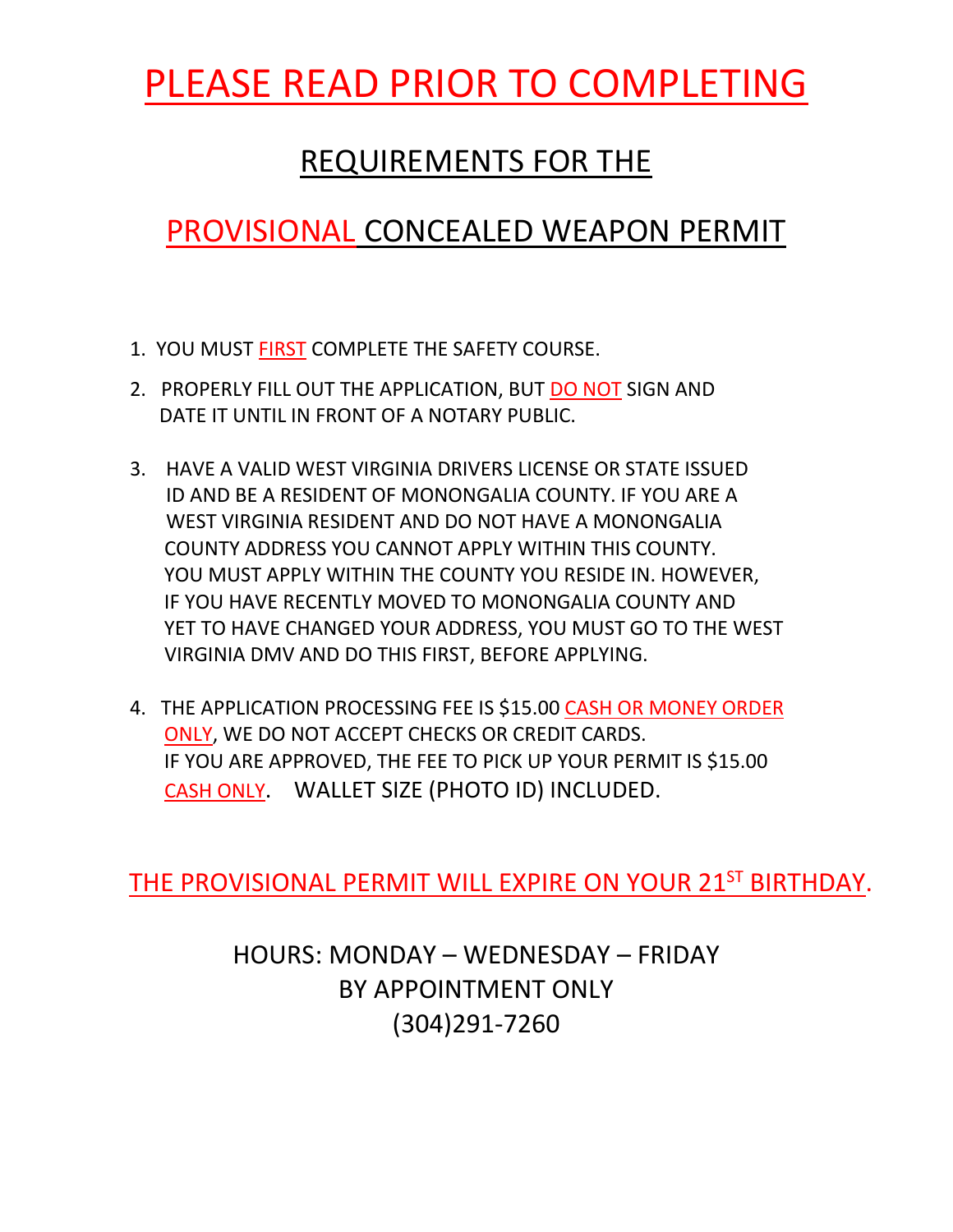#### **WEST VIRGINIA STATE POLICE APPLICATION FOR PROVISIONAL CONCEALED PISTOL/REVOLVER LICENSE** (This application must be completed in ink or by typewriter) To the Sheriff of County, I, the below named applicant, swear/affirm, under penalty of law, that the information contained within this application is true and correct to the best of my knowledge. DATE SUBMITTED:  $\left/ \right/ \right/$  APPLICATION TYPE:  $\Box$  Initial **CONTACT #:** The contract of the contract of the contract of the contract of the contract of the contract of the contract of the contract of the contract of the contract of the contract of the contract of the contract of t  $\frac{1}{1}$  $Firt$ Middle ADDRESS: Street City State Zip. HT: Ft. In. WT: RACE: SEX: QMOF EYES: HAIR: I am a bona fide resident of county, WV and present the following original, valid WV issued photo ID in support of this assertion (Photocopy of ID must be attached to this application): Answer each of the following questions by checking YES or NO: **OUESTION YES NO**  $1.$ Are you at least 18 and less than 21 years of age?  $2.$ Are you addicted to alcohol, a controlled substance or drug, or are you an unlawful user thereof? С Have you been convicted of a felony?  $3.$ С Г  $4.$ Have you been convicted of an act of violence or an act of Domestic Violence?  $5.$ Are you under indictment or do you have any criminal charges pending against you? 6. Are you currently serving a sentence of confinement, parole, probation or other court ordered supervision due to a ∩  $\bigcirc$ charge of domestic violence as provided for in 61-2-28 of the Code of West Virginia?  $7.$ Are you the subject of a restraining order as a result of a domestic violence act as defined in 61-2-28 of the Code of West Virginia or subject to a verified petition of domestic violence or subject to a protective order as provided for in O O 48-2a of the Code of West Virginia? 8. Have you ever been adjudicated to be mentally incompetent? 9. Do you have two (2) or more convictions for DUI related offenses? 10. In the last three (3) years prior to this application, have you been in a residential or court ordered treatment facility for ∩ O alcoholism and /or alcohol/drug detoxification treatment? 11. If you are applying for a license to carry a concealed handgun, have you qualified under the minimum requirements for the handling and firing of a handgun as set forth in 61-7-4 of the Code of West Virginia? If YES, attach a copy of the O O certificate of completion to this application. The Sheriff will determine applicability of this section to Retired Law **Enforcement Officers and Renewal Applicants.** 12. Are you physically and mentally competent to carry a handgun

NOTE: If any of questions 2-10 listed above are answered YES, then a brief letter of explanation of each question must accompany this form.

application. Furthermore, I understand that the falsification of any information contained within this application constitutes false swearing and is a misdemeanor punishable under the provisions of 61-5-2 of the Code of West Virginia.

Applicant's Signature X\_\_\_\_\_\_\_\_\_\_\_\_\_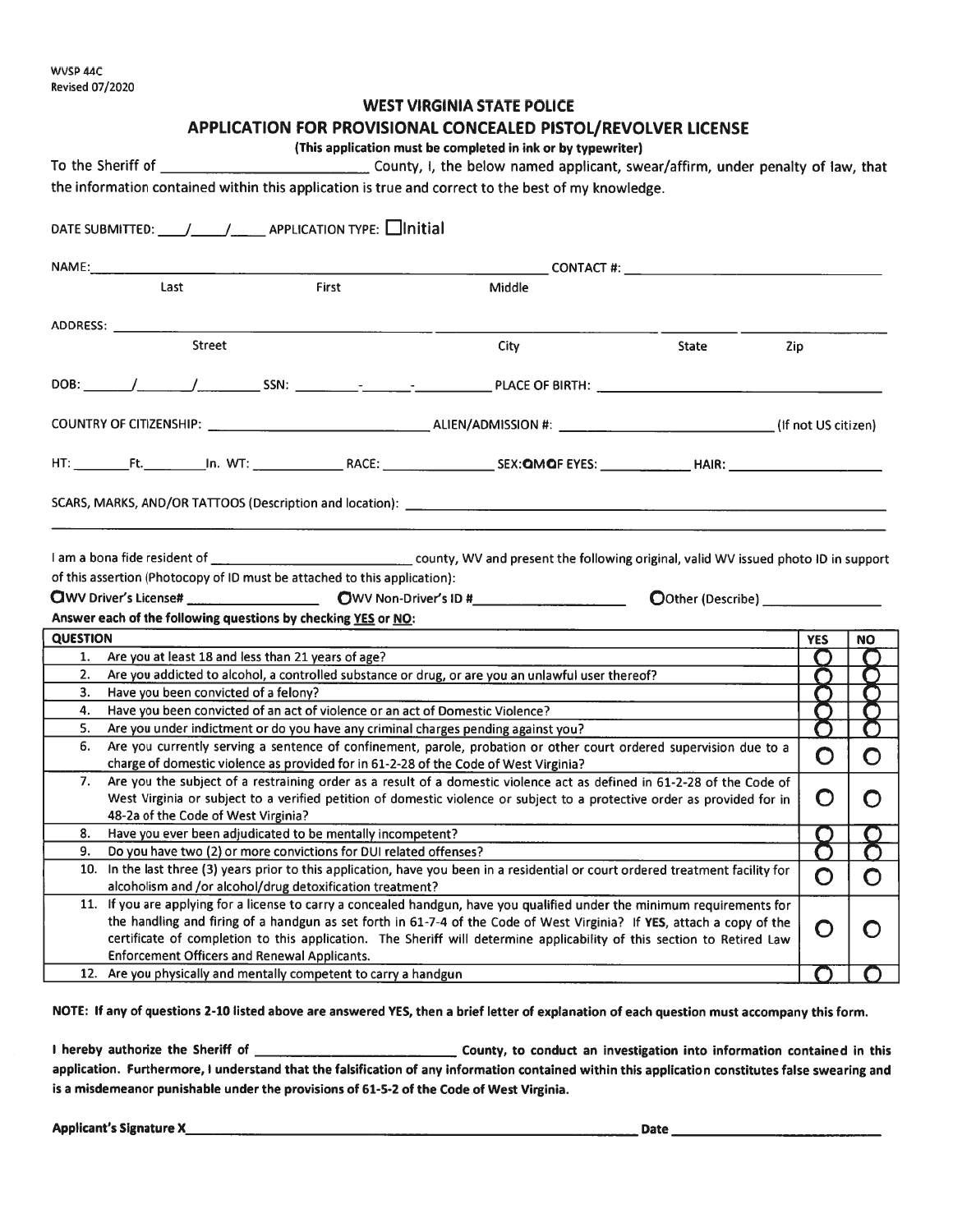### **WEST VIRGINIA STATE POLICE**

**APPLICATION FOR PROVISIONAL CONCEALED PISTOL/REVOLVER LICENSE** 

(This application must be completed in ink or by typewriter)

- 1. The applicant will complete the form (ink or type) and affix his/her signature which must be witnessed by a notary.
- 2. The completed form will be presented to the Sheriff of the applicant's resident county accompanied by the required \$15.00 application fee.
- 3. The Sheriff will conduct an investigation relative to the information contained in the application as required by state law. Any request for criminal history information from the State Police will be made using established protocol.
- 4. Upon completion of the investigation and if a license to carry a concealed pistol/revolver is approved and issued, the applicant will pay to the Sheriff an additional \$15.00 fee. The Sheriff will immediately forward to the State Police a certified copy of the approved application and will forward within thirty (30) days the \$15.00 fee to the following address:
	- Superintendent **West Virginia State Police Attention: Concealed Weapon Registry** 701 Jefferson Road South Charleston, WV 25309-1698

NOTE: Provisional license will expire when the Applicant turns 21 years of age.

NOTE: No application will be accepted without the NICS Transaction Number listed.

NOTE: When forwarding the \$15.00 fee to the West Virginia State Police, the Sheriff must provide the name, date of birth and date of application approval for each \$15.00 fee remitted.

Applicant Name:

| Subscribed and sworn before me, in said County<br>and State, this the <b>witch the state and State</b> , this the <b>state</b> and day of<br>$20$ <sub>___________</sub> . | THIS BLOCK TO BE COMPLETED ONLY UPON<br><b>APPROVAL OF APPLICATION BY SHERIFF</b><br>WV CRIMINAL RECORD CHECK DYES DNO                                  |
|----------------------------------------------------------------------------------------------------------------------------------------------------------------------------|---------------------------------------------------------------------------------------------------------------------------------------------------------|
|                                                                                                                                                                            | NICS Check: $\Box$ YES $\Box$ NO                                                                                                                        |
| Notary public signature                                                                                                                                                    | Note: Application will be returned without NTN#                                                                                                         |
| SEAL:                                                                                                                                                                      |                                                                                                                                                         |
|                                                                                                                                                                            | certify this document to be a true and accurate copy<br>of the APPROVED APPLICATION for a Concealed<br>Pistol/Revolver Permit for the person identified |
|                                                                                                                                                                            | herein and have issued a permit as required by law.<br>Signature                                                                                        |
|                                                                                                                                                                            |                                                                                                                                                         |
| <b>SHERIFF DEPARTMENT USE ONLY</b>                                                                                                                                         | <b>Approval Date Expiration Date</b>                                                                                                                    |